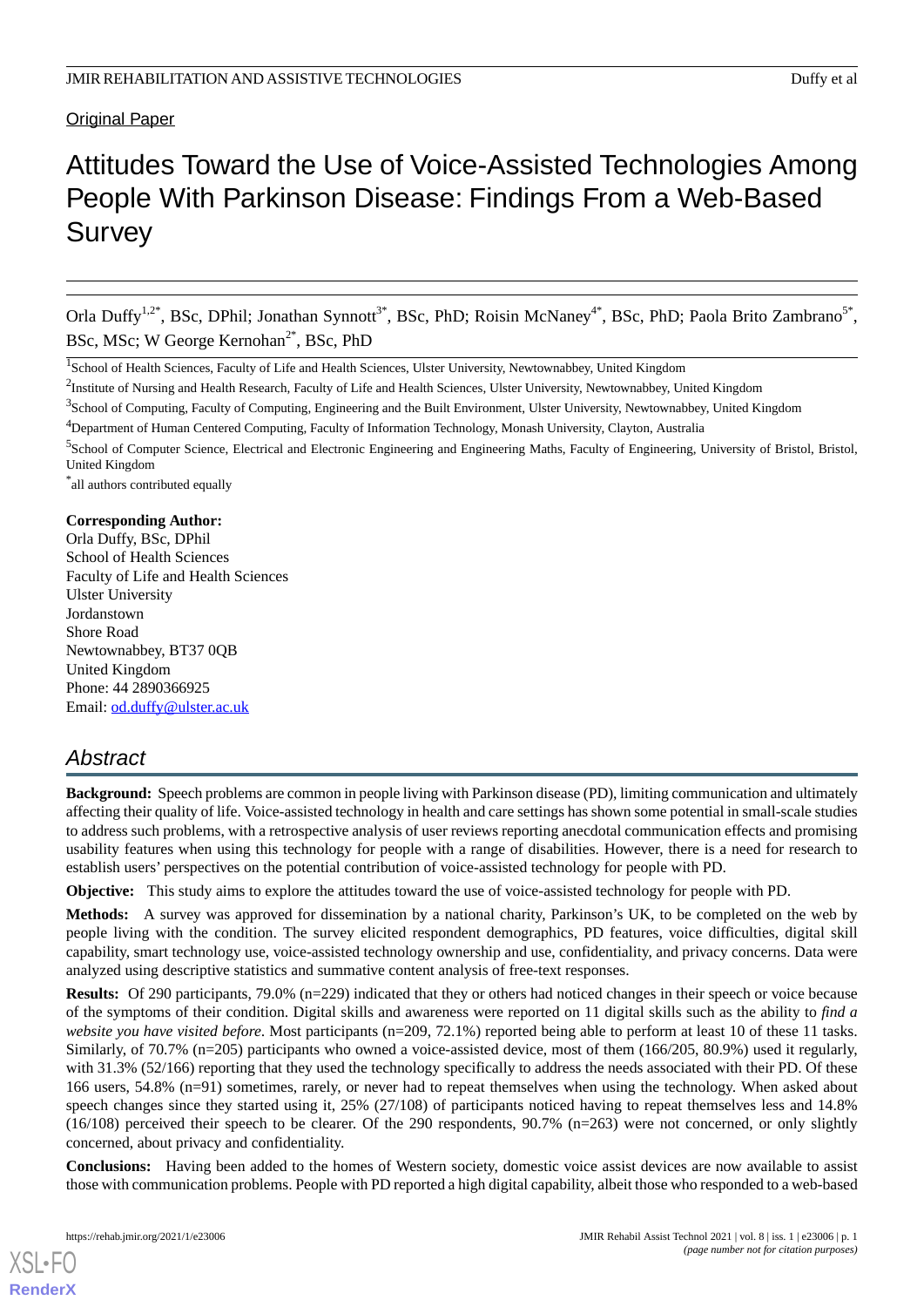survey. Most people have embraced voice-assisted technology, find it helpful and usable, and some have found benefit to their speech. Speech and language therapists may have a virtual ally that is already in the patient's home to support future therapy provision.

*(JMIR Rehabil Assist Technol 2021;8(1):e23006)* doi: [10.2196/23006](http://dx.doi.org/10.2196/23006)

#### **KEYWORDS**

Parkinson disease; mobile phone; telerehabilitation; eHealth

# *Introduction*

### **Background**

Globally, there are more than 6 million people diagnosed with Parkinson disease, and it is currently the fastest growing neurological disease worldwide [\[1](#page-9-0)]. Early presentation includes tremor, stiffness or rigidity, slow movement, impaired balance, poor coordination, and speech problems [[2\]](#page-9-1). Although it usually affects people aged >50 years, it can also affect younger people [[2\]](#page-9-1).

Problems with speech occur in 90% of people with Parkinson disease [\[3\]](#page-9-2) at some point in their condition and include monotonous tone, reduced pitch and loudness, variable rate, imprecise consonant production, and an unclear *breathy* voice [[4](#page-9-3)[,5](#page-9-4)]. These speech symptoms are caused by issues with neuromuscular control over the speech mechanism that can be classified under the umbrella term of *dysarthria* [[6\]](#page-10-0). People with Parkinson disease have an abnormal perception of loudness levels to guide the correct production of volume in their speech [[7\]](#page-10-1) so that an individual will feel that they are shouting when speaking at a normal level. Recalibration of the internal perception of volume and effort is one of the goals of speech and language therapy (SLT) [[8\]](#page-10-2). The impact of speech problems is wide, affecting activities of daily living, mood, and self-identity [[3\]](#page-9-2).

Early SLT intervention is important to address communication issues [\[8](#page-10-2)], but only a little more than half of all people with Parkinson disease have contact with a therapist (52% in the United Kingdom [[9\]](#page-10-3); 59% in Australia [\[10](#page-10-4)]). Given the extremely high rates of this population who experience voice changes or are dissatisfied with how they communicate [[11\]](#page-10-5), this rate of access to SLT is alarmingly low. Lee Silverman Voice Treatment (LSVT) is the gold standard approach provided by SLT for improving vocal loudness in people with Parkinson disease (which is often the primary concern). Despite its benefits, LSVT is resource intensive, requiring significant personal and professional time investment and self-directed motivation to practice largely repetitive exercises [[12\]](#page-10-6). Often, the intensity and effort required to finish a program of LSVT outweigh the perceived benefits. People with Parkinson disease report that practicing on their own can be difficult; they feel self-conscious, overburdened, and doubtful about the effectiveness of carryover from therapy sessions to everyday situations [[13\]](#page-10-7). The limited access to SLT and resource intensity of clinical services warrants exploration of alternative methods to support people with Parkinson disease to communicate effectively.

# **Application of Technology**

Technology can offer a range of opportunities to support people with Parkinson disease during this process of home-based practice by structuring activities, adding gamified elements to increase enjoyment, and providing positive reinforcement and feedback. For example, improved engagement and enjoyment in vocal loudness exercises conducted with a digital game was described by users [[14\]](#page-10-8); an innovative crowd-sourcing approach was explored to provide real-time, human feedback on speech for people with Parkinson disease, who uploaded structured speech samples via an app [[15\]](#page-10-9). Participants could then use a practice area in the app, based on feedback received, to direct their home-based practice (eg, focus on volume using a decibel meter, focus on pacing using a metronome). Further work showed promising results for the use of a head-worn wearable device (Google Glass) as a volume training tool at home and an assistance device in social settings with cues to increase volume [\[16](#page-10-10)]. The glasses displayed real-time feedback of volume using a thumbs up symbol for positive reinforcement when a preset target was achieved. When discussing Google Glass, people with Parkinson disease explicitly described the benefits of the voice interaction functionality to access technology. Even those with pronounced speech difficulties found success with voice interaction [\[17](#page-10-11)]. Although this work on technology-assisted SLT for people with Parkinson disease seems promising, it is only now emerging as an area of research, and studies to date only explore interventions with small numbers of participants. Through this work, we explored the opportunities for widely used, off-the-shelf voice-assisted technologies (VATs, which implement voice interaction) in supporting people with Parkinson disease.

*Voice assistants* are software agents installed in devices such as phones, computers, or tablets or on purpose-built speakers [[18\]](#page-10-12). They are capable of interpreting human speech and, depending on the command they receive, can complete different tasks (eg, tell the time or the weather, send and read text messages, make phone calls, set alarms, play music, and control various connected devices) [\[18](#page-10-12)]. Currently, one in 5 homes in the United Kingdom owns a voice-assisted speaker, a figure that is predicted to rise significantly in the coming years [[19\]](#page-10-13). As many as 53% of homes in the United States own one voice-assisted speaker [\[20](#page-10-14)]. As such, these VATs are growing in popularity and are becoming pervasive. The older population (aged ≥60 years) make up around 20% of smart speaker ownership, with almost 60% of these consumers using the device every day [\[21](#page-10-15)]. Amazon Alexa is the market leader across all age groups [\[21](#page-10-15)]. VAT offers hands-free access and naturalistic voice interaction, a beneficial means of interacting with the device for those with physical disabilities or lower levels of

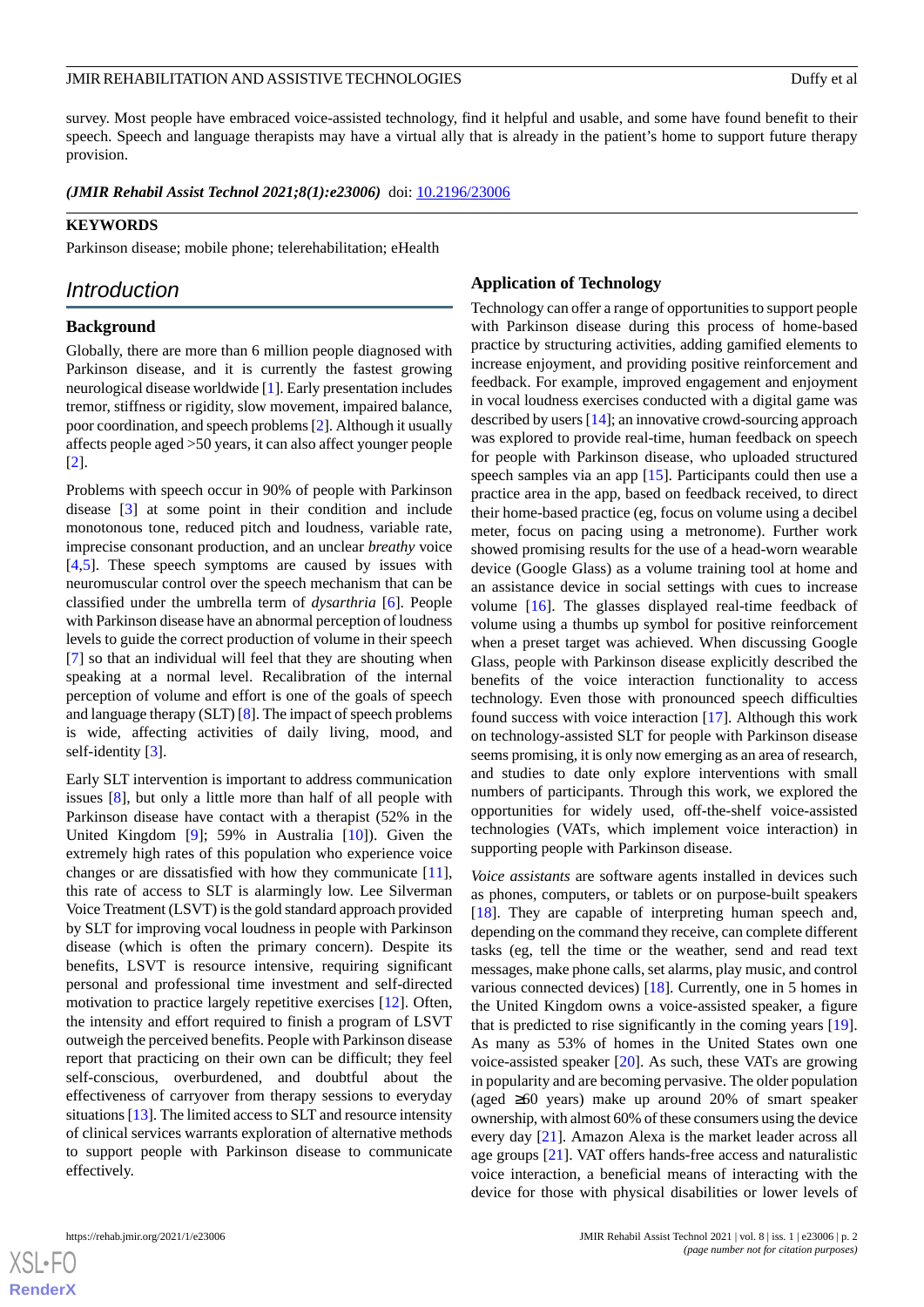technology literacy [\[15](#page-10-9)]. As such, recent years have seen an emergence in research in the health and care space, which is exploring the role of VAT in supporting people within these demographics.

A living lab study was conducted with older adults aged between 64 and 89 years [[22\]](#page-10-16) to explore older people's interactions with a voice assistant (Google Home) and several connected smart home devices. Participants were asked to perform several relevant activities (eg, ask for information, control lights, fans, and a television [TV]) and were interviewed about their experiences. The authors noted high levels of acceptance with the smart home technologies among older adults and, in particular, described the value they found using voice command as an input, describing how participants enjoyed interacting at their own pace, without being *judged* or *hurried*. Similarly, the design of adaptive systems, using voice interface technology for people with physical disability, can enable flexible use of smart homes [[23\]](#page-10-17). The VAT system was *self-learning* and adapted to each user's command preferences after being trained through a series of short sessions. This work shows promise in particular for participants with speech difficulties, as the system adapts to impaired speech patterns (eg, people with dysarthria taking more pauses between phrases).

Several studies have explicitly explored the opportunities of the leading VAT (Amazon Alexa) to support people with disabilities, largely focusing on analysis from public reviews (posted on the Amazon store). For example, 284 reviews were thematically analyzed from people discussing disability and found recurrent themes relating to feelings of empowerment, as well as reporting success from people with speech difficulties [[24\]](#page-10-18). They concluded that although very promising, usability issues, such as unintended access to the technology from children and privacy concerns, can have serious implications for health applications in the home. They also recognized the need to consider disease state in technical skill development to reduce frustrations. Similarly, 346 Amazon reviews by people with cognitive, sensory, or physical disability were analyzed, finding high levels of acceptance among users, reports of users considering the device as a companion, and increased reported independence in the user  $[25]$  $[25]$ . The authors also explicitly discussed reviews from users with speech difficulties. A total of 13.6% (47/346) of the reviews were by someone with speech impairment, and 74% (23/31) of their comments were around positive experiences with the technology, indicating success with being understood by Amazon Alexa. Interestingly, 2.0% (7/346) of users mentioned specifically that it helped them *talk slowly, clearly, and loudly*, which is highly relevant to our work with Parkinson disease (PD), where this is often the main aim of SLT. Similar findings were found in a study of the challenges and opportunities for the internet of things (IoT) for people with Parkinson disease [[26\]](#page-11-0). Approximately 50% of the participants had already used Amazon Alexa in their homes, and similar reports from a participant with speech difficulties described speaking in a slower, clearer voice to enhance his ability to interact with Amazon Alexa [\[26](#page-11-0)]. This effect is interesting and potentially significant for speech improvement, justifying further investigation.

 $XS$  • FC **[RenderX](http://www.renderx.com/)** In addition, the extent to which people with dysarthria (the motor speech disorder experienced by people with Parkinson disease) interacted with 3 specific VATs (Apple Siri, Google Assistant, and Amazon Alexa) was investigated [[27\]](#page-11-1). They used the TORGO database [\[28](#page-11-2)], consisting of available recordings of people with dysarthria, and found 50% to 60% accuracy of phrase recognition. What was not controlled for in this study was how well the VATs worked in correlation with the degree of dysarthric speech (ie, it worked better with a moderate level vs severe dysarthria or was the presence of any dysarthria, even a mild one, a cause for issue). In addition, the speech samples were standardized in nature and recorded in laboratories and thus did not represent the naturalistic interactions with the VATs that one would carry out in everyday life. Finally, the abovementioned study did not account for disease-specific origins of the dysarthria, which could in themselves have different factors that account for the intelligibility levels in the speech samples.

In summary, there is some evidence that VATs are already beginning to improve the lives of older people and people with disabilities and clear potential for the technology to support people with speech impairments. Furthermore, VATs may even be unexpectedly acting as a prompt for improving the speech of some users [[24](#page-10-18)[-26](#page-11-0)]. However, these studies provide only anecdotal evidence, highlighting the need to conduct systematic research to explore if and how people with different levels of speech impairment engage with VATs.

# **Study Aims**

In this work, we investigate the opportunities for VAT to support SLT outcomes for people with Parkinson disease. We focused on exploring the ownership and acceptance of VATs among the Parkinson community and their usability for those with speech issues. In addition, to further explore possible barriers to the adoption of VAT to the wider Parkinson community, we also wanted to explore any privacy and security concerns that people with Parkinson disease might have surrounding these technologies. We aimed to answer 3 questions within the UK-based Parkinson community:

- 1. What is the level of basic digital skills?
- 2. What is the knowledge and experience of existing VAT?
- 3. What are the reported effects of VAT on speech and language?

In so doing, we aim to build a foundation of knowledge for further research, development, and implementation of VAT for people with Parkinson disease.

# *Methods*

#### **Survey Design**

Using a descriptive, observational approach, we developed a survey using Qualtrics, a web-based platform. The survey was based on a review of the literature on Parkinson speech and voice difficulties and digital technology use [\[26](#page-11-0),[29,](#page-11-3)[30](#page-11-4)]. It was pilot tested with six academic staff members at two UK universities. Following amendment, it was further piloted with 44 patient and public involvement (PPI) volunteers, accessed through Parkinson's UK. Volunteers were sent a link for the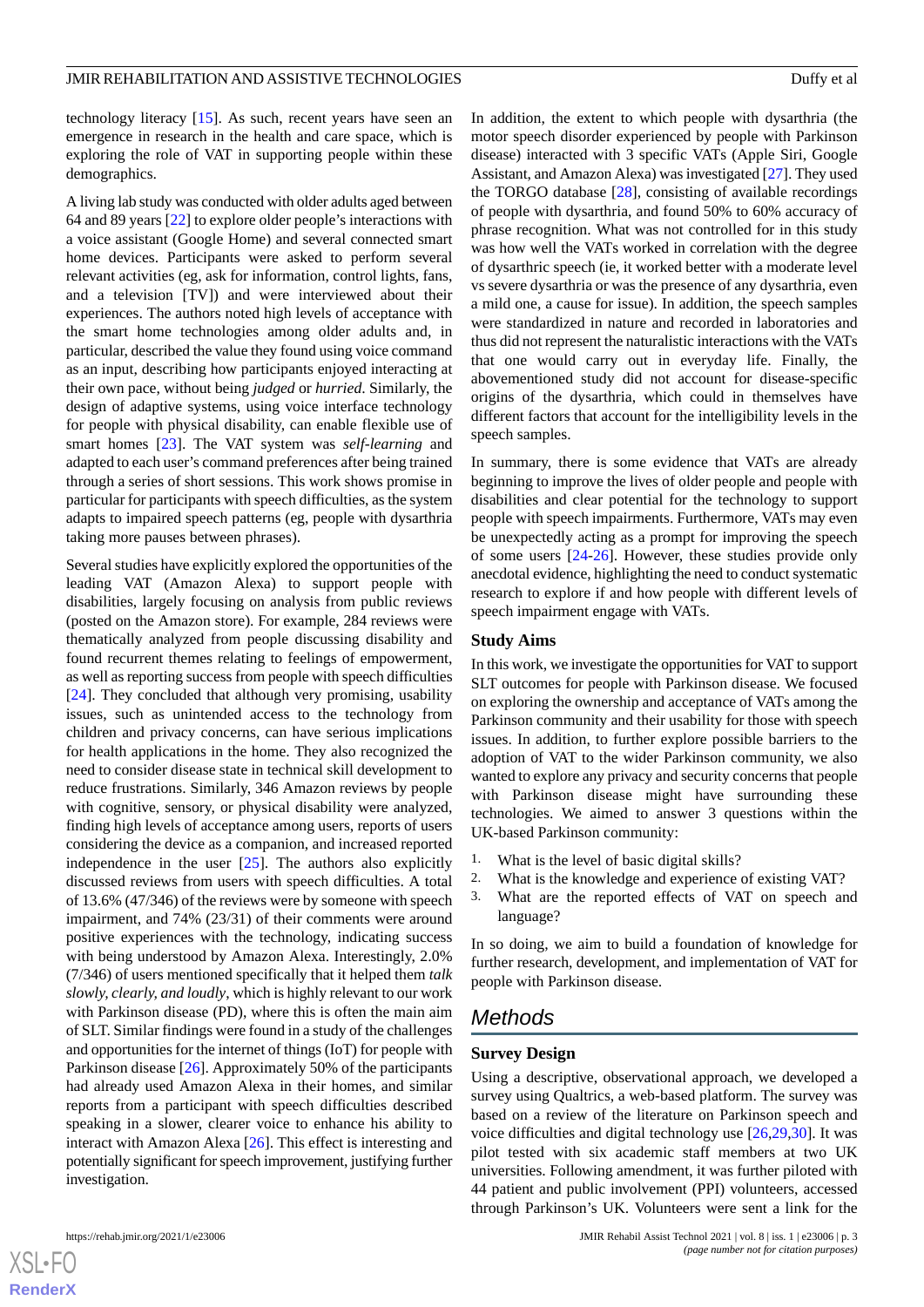survey that they completed on the web, and they were asked to provide feedback on the survey with any suggestions for improvement. The PPI feedback resulted in amendments to the flow of the survey, removal and addition of questions, improving clarity, and improving format.

The final version of the survey consisted of 31 questions in four sections ([Multimedia Appendix 1\)](#page-9-5).

- 1. Six questions on demographics and PD features to elicit the profile of respondents.
- 2. Voice Handicap Index (VHI): we wanted to collect information on participants' voice symptoms and their impact on their lives. As such, we used a validated instrument, the VHI [[29\]](#page-11-3). The VHI is a voice outcome measure that has been used widely in voice research with various clinical and healthy populations and specifically with people with PD. It is validated with good psychometric properties. It assesses the physical, functional, and emotional impact of voice difficulties.
- 3. Digital skills and awareness: digital skills were assessed through an adaptation of the Tech Partnership's Basic Digital Skills framework [\[30](#page-11-4)]. Reuse permission was also granted. This framework consists of asking respondents which of the 11 digital tasks they would be able to complete if they were asked. These digital skills cover areas including managing information, communicating, transforming, problem solving, and creating. For example, a Managing Information digital skill is Find a website I have visited before. This instrument collected details on digital ability.
- 4. Smart device usage: there were 3 questions about smart device usage, providing further details about digital access and familiarity. To find out about VAT specifically, there were 20 questions about usage, ownership, support for PD features, problems with usage, VAT impact on speech, and security concerns. Responses were in both free text and checkbox format. The survey used display logic to direct participants to relevant questions; therefore, different numbers of participants answered some questions ([Figure](#page-4-0) [1\)](#page-4-0).

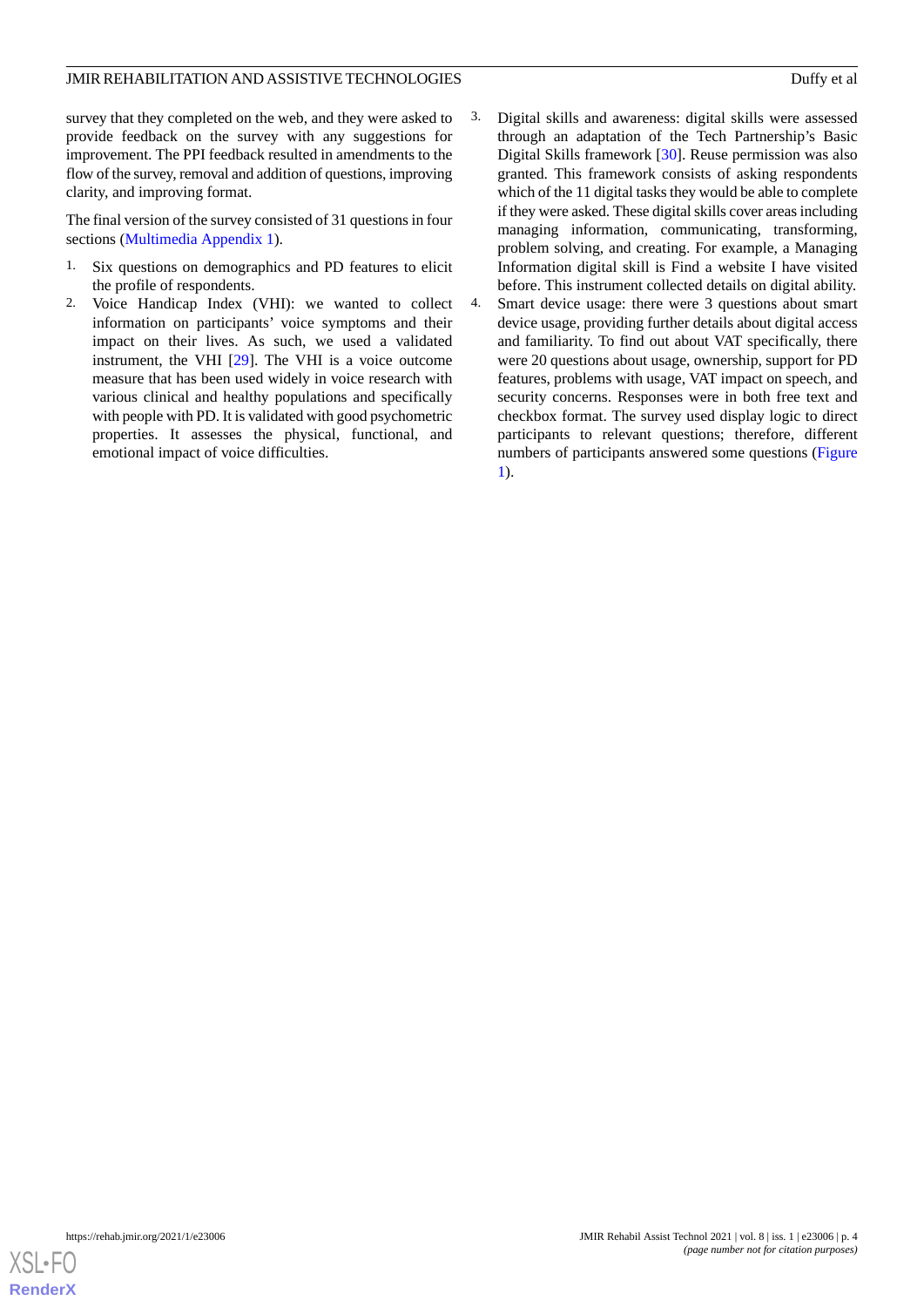<span id="page-4-0"></span>Figure 1. Survey flow diagram. Starting at top left, the diagram shows elements of the survey with skip logic to avoid unnecessary questions such as Voice Handicap Index, which applies to respondents who notice a change (Q7). Numbers of respondents to each element are given. The final element elicits security concerns (bottom left).



# **Study Population and Recruitment**

Following peer review, the study was approved by the Institute of Nursing and Health Research Ethics Committee at Ulster University. Participants were presented with details about the study on the welcome page. Participants were made aware that all data were anonymous and would be used in the research. Informed consent was obtained by providing participants with information about the study, its purpose, length of time to complete, data storage, and anonymity. Consent was indicated through the submission of responses. Parkinson's UK disseminated the survey by emailing it to their research support network from March 15 to April 30, 2019. We included people with Parkinson disease of any age and at any stage of the disease. The sample size was based on the number required to

[XSL](http://www.w3.org/Style/XSL)•FO **[RenderX](http://www.renderx.com/)**

obtain 90% confidence and  $\pm 5\%$  margin of error in estimating proportions: exact calculation, N=289.

#### **Analysis**

The study used a mixed methods approach. Quantitative data were analyzed using the statistical package IBM-SPSS (version 26) [[31\]](#page-11-5). Descriptive statistics, such as frequency, standard deviation, and mean, were used. Summative content analysis was used for qualitative free-text responses [[32\]](#page-11-6). Responses from each free-text question were collated into a spreadsheet and separately analyzed by 2 researchers to identify themes. Any disagreements were resolved through discussion until a decision had been made on the final set of themes. Frequency counts were then provided, with the number of responses relating to each theme available for the analysis.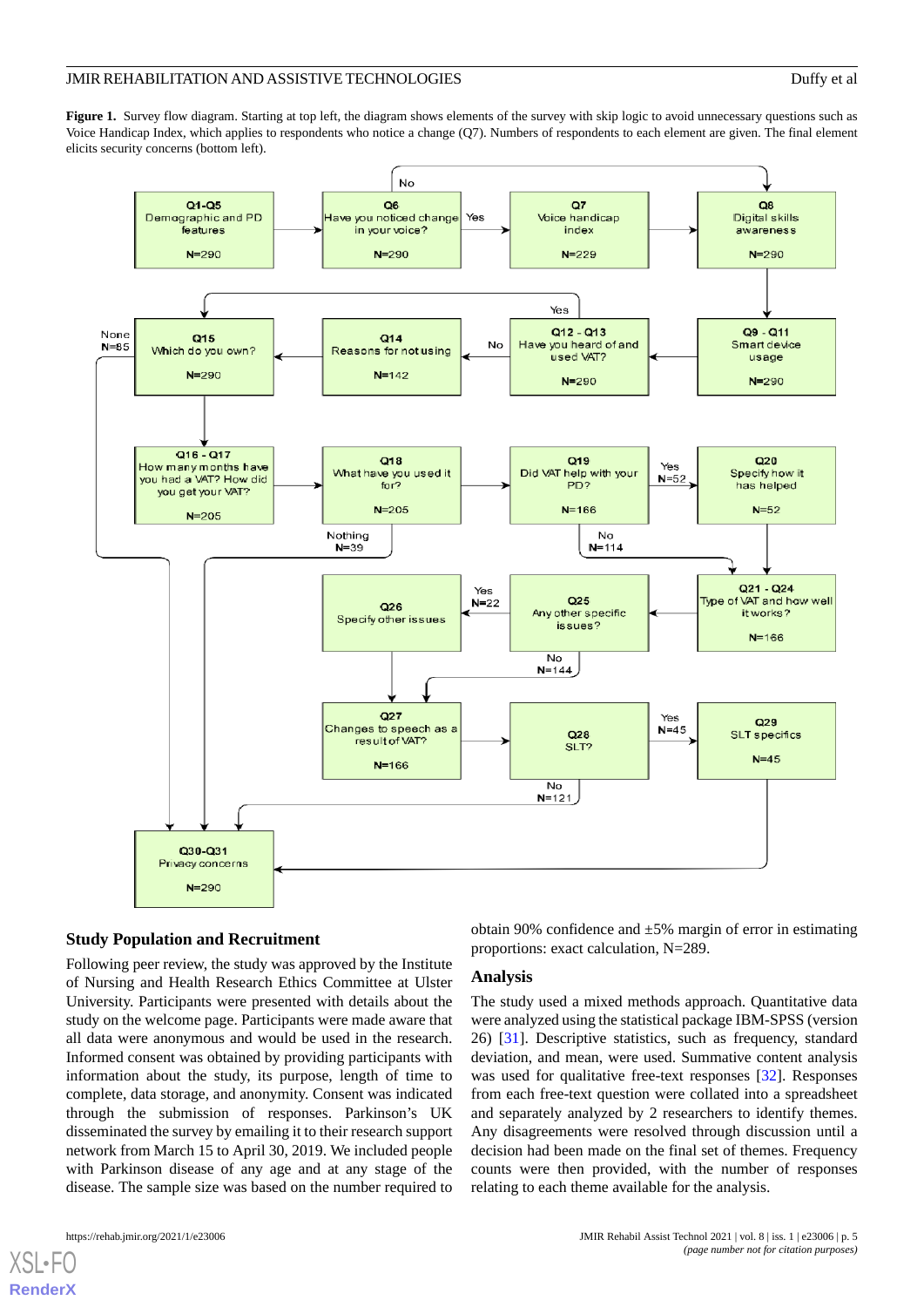# *Results*

# **Demographics and Digital Skills**

The survey received responses from 320 respondents. Partially completed survey responses, which did not include completion of the final mandatory question, were excluded. This resulted in the exclusion of 30 respondents, providing a total of 290 fully completed surveys for analysis.

Of 290 respondents, 116 (40.0%) were female and 174 (60.0%) were male; the most represented age group was 65-74 years (121/290, 41.7%), followed by 55-64 years (96/290, 33.1%). Most respondents (237/290, 81.7%) were based in England, with 25 (8.6%) based in Scotland, 17 (5.9%) in Wales, and 11 (3.8%) in Northern Ireland. Respondents were asked to specify how many years it had been since their diagnosis. A total of 97.9% (284/290) of respondents had been diagnosed with PD for at least 1 year. The mean years since diagnosis was 6.35 (SD 5.55).

<span id="page-5-0"></span>Respondents were asked to select which PD symptoms they experienced. Slow movement was the most commonly

**Table 1.** Voice Handicap Index scores by domain.

experienced symptom (227/290, 78.3%), followed by writing changes (223/290, 76.9%). Of particular relevance to this study was speech changes, which was the third most commonly reported symptom at 66.9% (194/290). In addition, 79.0% (229/290) of respondents indicated that they or others had noticed changes in their speech or voice because of their PD, and this group of 229 then were asked to complete the VHI. The VHI consists of 3 parts; each part provides 10 statements regarding speech difficulties and their impact on physical, functional, and emotional domains. Respondents were asked to respond to each statement with a score between 0 (never) and 4 (always), indicating how often they experienced each difficulty. Example statements are "My voice makes it difficult for people to hear me" and "My voice problem upsets me." Higher scores indicate more severe vocal difficulties. Each section has a minimum possible score of 0 and a maximum possible score of 40. The minimum possible score for the entire VHI was 0, and the maximum possible score was 120. [Table 1](#page-5-0) provides an overview of the mean scores for each VHI section and for the overall VHI.

| Section         | Score <sup>a</sup> |  |
|-----------------|--------------------|--|
| <b>Function</b> |                    |  |
| Mean (SD)       | 16.06(7.67)        |  |
| Range           | $37-0$             |  |
| Physical        |                    |  |
| Mean (SD)       | 16.09(6.78)        |  |
| Range           | $34-0$             |  |
| <b>Emotion</b>  |                    |  |
| Mean (SD)       | 14.04 (8.70)       |  |
| Range           | $38-0$             |  |
| <b>Total</b>    |                    |  |
| Mean (SD)       | 46.19 (21.08)      |  |
| Range           | $108-1$            |  |

<sup>a</sup>Voice Handicap Index scores: a higher score indicates more severe voice problems.

The scores for each statement were analyzed. In the Function section, the top-rated items were "People have difficulty understanding me in a noisy room" (mean 2.31, SD 0.94), "My voice makes it difficult for people to hear me" (mean 2.07, SD 0.78), and "People ask me to repeat myself when speaking face-to-face" (mean 2.00, SD 0.86). Of the 229 respondents, 3 scored 0 in this section. In the Physical section, the top-rated items were "The clarity of my voice is unpredictable" (mean 2.19, SD 0.91) and "The sound of my voice varies throughout the day" (mean 2.13, SD 0.89). In this section, 4 people scored 0, and they were not the same as the 3 respondents who scored 0 in the Function section. In the Emotions section, the top-rated item was "My voice problem upsets me" (mean 1.80, SD 1.18). In this section, 8 people scored 0; 2 of them scored 0 in part 2, and 1 scored 0 in part 1.

[XSL](http://www.w3.org/Style/XSL)•FO **[RenderX](http://www.renderx.com/)**

The Digital Skills questionnaire consisted of 11 items (eg, "use a search engine to look for information online"). Participants were asked to select a yes if they could complete the skill or no if they could not. Of the 290 participants who completed the questionnaire, 208 (71.7%) were able to complete at least 9 of 11 skills. The highest rated skill was "Use a search engine to look for information online", as 97.6% (283/290) of respondents were able to complete it, closely followed by "Find a website you have visited before" (280/290, 96.6%) and "Send a personal message to another person via email or online messaging service" (275/290, 94.8%). "Create something new from existing online images, music or video" had the lowest number of participants indicating they would be able to complete it (132/290, 45.5%).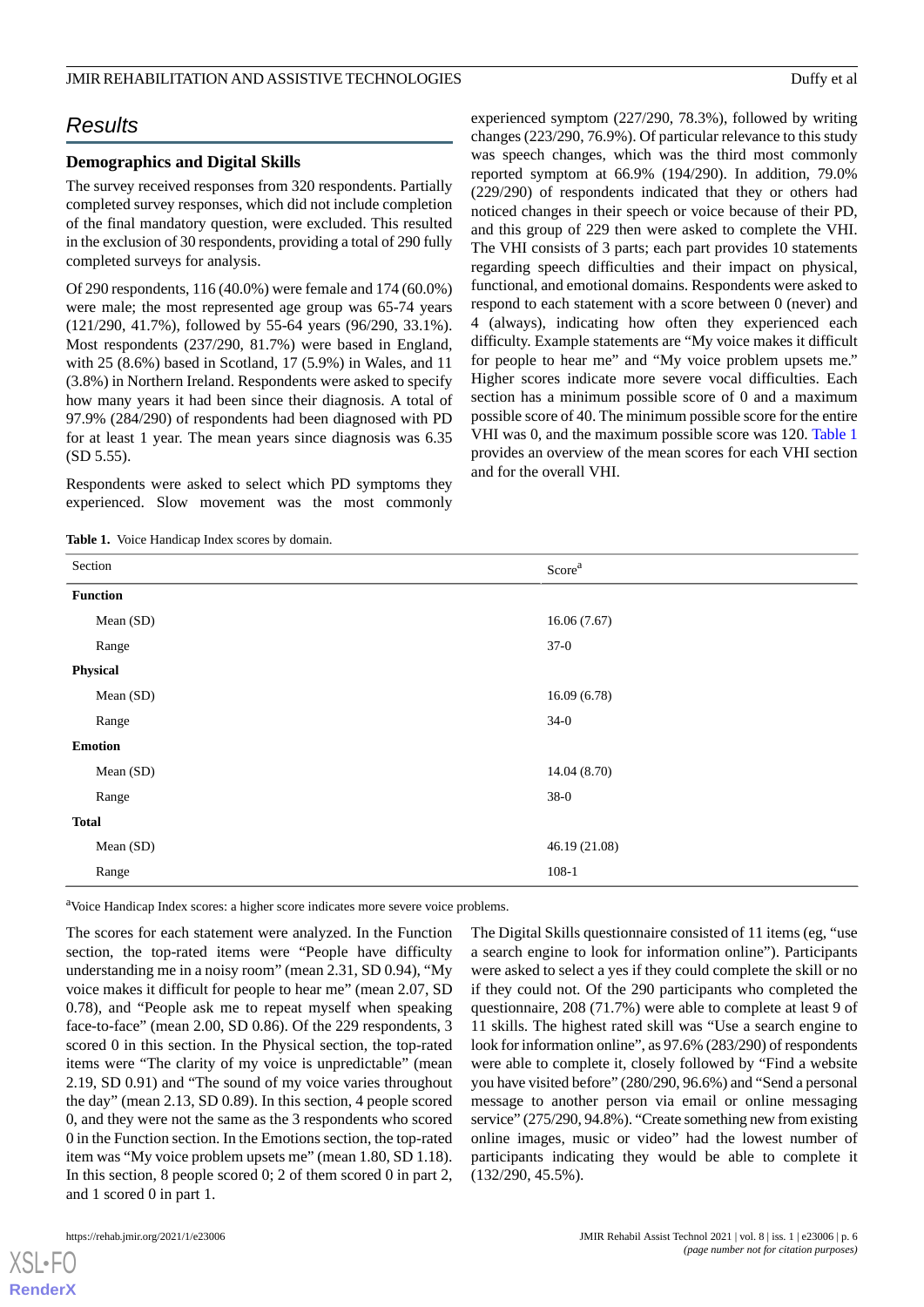In summary, as many as 79.0% (229/290) of respondents indicated that they or others had noticed changes in their speech or voice because of PD. The respondents rated themselves as digitally competent, with 71.7% (208/290) being able to complete at least 9 of 11 digital skills.

# **Smart Device Usage**

Respondents (n=290) reported how familiar they were using technology, such as smartphones, computers, tablets, and laptops. More than half (163/290, 56.2%) of the respondents indicated that they were very familiar, 38.6% (112/290) indicated that they were somewhat familiar, and only 5.2% (15/290) indicated that they were unfamiliar with the use of these devices. Respondents (n=290) were asked how often they use technologies such as smartphones, computers, tablets, and laptops. The vast majority (272/290, 93.8%) of respondents indicated daily usage, 1.4% (4/290) indicated weekly usage, 1.7% (5/290) monthly, and 3.1% (9/290) indicated that they never used these devices. A total of 91.7% (266/290) respondents indicated that they own a touchscreen device, such as a smartphone or tablet.

The respondents were asked about the ownership of VAT. A total of 29.3% (85/290) participants said that they did not own a VAT and were directed to the last 2 questions of the survey, as the rest of the survey was concerned with ownership. The remaining 70.7% (205/290) participants responded to questions about how long they owned their device and how they had gained one. The respondents owned their VAT for a mean of 23 months (range 0-84 months, SD 18.5), with 70.2% (144/205) owning it for 24 months or less.

Of those who own VAT  $(n=205)$ , 49.3% (101/205) bought it for themselves and 17.1% (35/205) received it as a gift and 2.9% (6/205) were recommended VAT by a health care professional. Other sources (63/205, 30.7%) included preinstallation on a smart device (47/63, 74.6%), provided for work or study access (8/63, 12.5%), and other general comments (8/63, 12.5%).

Respondents who owned VAT (n=205) were asked what they had used the technology to do. For this question, participants could select more than one response. The most popular responses were to request information (n=131, 64.0%), to play music (n=92, 44.9%), and to set a reminder (n=67, 32.7%). The *other* category was selected by 30.2% (n=62), and free-text responses included dictating messages and text (n=36/62, 58.1%), creating a shopping list (4/62, 6.5%), setting a timer (3/62, 4.8%), controlling the home environment (3/62, 4.8%), answering questions (3/62, 4.8%), and miscellaneous (13/62, 21.0%). Of those who owned a VAT, 19.0% (39/205) had not used it, and they were directed to the last two questions in the survey, as the remaining questions were about use. Therefore, 166 respondents answered the next set of questions.

# **VAT for PD Support**

A total of 166 respondents were asked if they had used VAT to help with their PD. A total of 31.3% (52/166) reported that voice assistants helped them with aspects of their PD. Most responses focused on using speech-to-text functions (33/52, 63.5%) to cope with symptoms such as *tremor, which makes typing difficult.* There were specific mentions about how VAT had helped respondents to practice their speech (7/52, 13.5%), for example, *"*Voice meter to practice voice levels*"* and *"*Low Volume speech. I have to concentrate to say 'Alexa' loud enough." Other respondents used the technology to set medication reminders (4/52, 7.7%) to access entertainment, such as listening to music (3/52, 5.8%), and to communicate with other people through calls (4/52, 7.7%).

When queried about the type of VAT the 166 respondents used, 45.8% (n=76) used only mobile VAT, 30.1% (n=50) used only a standalone device, and 24.1% (n=40) used both.

# **How Well Do Voice Assistants Work?**

[Table 2](#page-7-0) provides an overview of how well voice assistants function for participants. Participants were asked how well the VAT works in general and specifically how well they feel the VAT understands their voice.

Participants were asked to explain their answers, with 86.7% (144/166) participants providing further explanation via a free-text box. A total of 36.1% (52/144) respondents of participants agreed that the device misinterpreted what they had asked, which could cause frustration; for example, "I find that it often misinterprets what I say so I spend a lot of time correcting it which is very frustrating." More common problems related to PD and specifically with speech were also mentioned (19/144, 13.2%), such as "Sometimes Amazon Alexa does not hear me—because of my Speech problem with Parkinson's"; "Due to stumbling over words, or stuttering, or low gravelly voice misunderstands me"; "Sometimes my voice is too quiet for Apple Siri." Several participants noted that intonation or accent (9/144, 6.3%) affected this technology; for example, "I have a Scottish accent and so some voice technology does not understand my accent." Other responses were related to the fact that participants did not use the technology frequently (13/144, 9%), that they were in an early *training phase* of using the technology (7/144, 4.9%), or that there were general technical issues (6/144, 4.2%).

Of the 166 respondents, 12.0% (20) who had used VAT reported other specific issues while using VAT. Misinterpretation of what participants had said was one of the main issues reported (6/20, 30.0%). For example, *misunderstood words and proper nouns*. Grammar was also cited as a problem for 15% (3/20) of participants, for example, "Always inserts capital letter. Correcting it is not easy." In addition, there were (6/20, 30.0%) responses that specifically discussed technical restrictions of the technology itself and how this could cause issues. Some of the participants (3/20, 15.0%), however, highlighted that some positive speaking behaviors might arise through issues with the technology, for example, *have to speak slowly and clearly*; *having to talk louder*; and *making my voice clear.* Another (1/20, 5.0%) reported concerns over the privacy of their personal information.

```
XS\cdotFC
RenderX
```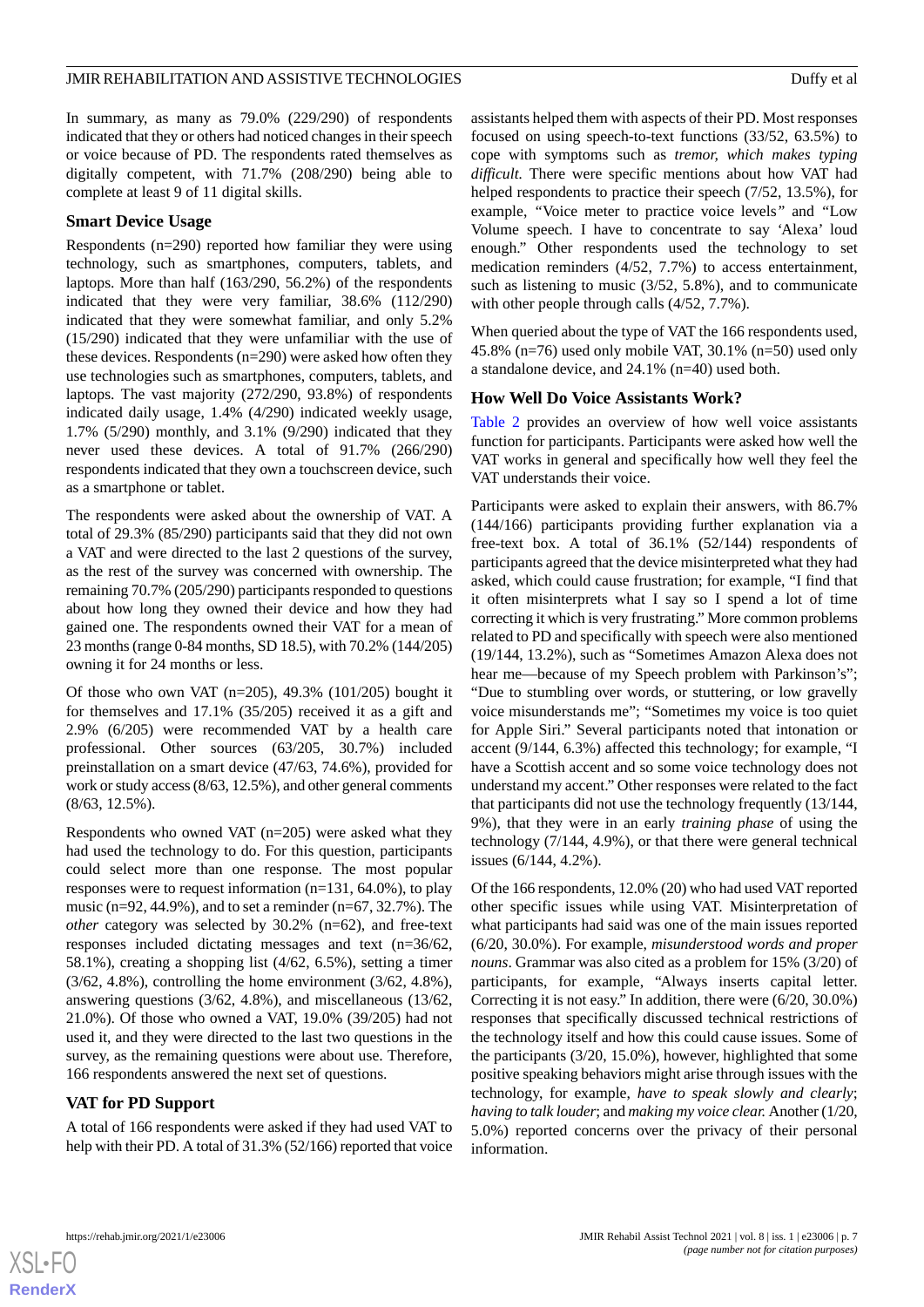<span id="page-7-0"></span>Table 2. How well voice-assisted technology works for participants and how well it elicits meaning in their speech (N=166).

| How well VAT <sup>a</sup> works                                  | Values, $n$ $(\%)$ |
|------------------------------------------------------------------|--------------------|
| How well does the VAT work for you?                              |                    |
| It always works for me                                           | 20(12.0)           |
| It works most of the time                                        | 72 (43.4)          |
| It works about half of the time                                  | 17(10.2)           |
| It works some of the time                                        | 52 (31.3)          |
| It never works for me                                            | 5(3.0)             |
| How well do you feel the VAT understands your voice?             |                    |
| I never have to repeat myself                                    | 7(4.2)             |
| I rarely have to repeat myself                                   | 23(13.9)           |
| I sometimes have to repeat myself, but it works most of the time | 61(36.7)           |
| OK, but I often have to repeat myself                            | 44 (26.5)          |
| I usually have to repeat myself                                  | 16(9.6)            |
| I always have to repeat myself                                   | 15(9.0)            |

<sup>a</sup>VAT: voice-assisted technology.

# **Speech Changes as a Result of VAT**

<span id="page-7-1"></span>Respondents with PD were asked about changes in their speech as a result of using VAT. [Table 3](#page-7-1) provides an overview of responses from 166 who use VAT and from people with Parkinson disease who recorded speech changes as a symptom they experience. The most common response was "I have not noticed any change in my speech" (87/166, 52.4% overall; 71/166, 42.6% of people with Parkinson disease with speech changes), and the least common response was "Confidence in my speech has decreased" (11/166, 6.6% overall; 15/166, 9.3% of people with Parkinson disease with speech changes). As many as 25.3% (42/166) of participants who had identified speech changes reported that VAT asks them to repeat less.

Table 3. Changes to speech as a result of using voice-assisted technology by the overall population and by respondents who experience speech changes as a symptom of Parkinson disease.

| Changes to your speech as a result of using your voice-assisted technology Overall ( $N=166$ ), n (%)<br>(percent that agree or strongly agree) |           | With symptom: speech changes $(n=108)$ , n $(\%)$ |
|-------------------------------------------------------------------------------------------------------------------------------------------------|-----------|---------------------------------------------------|
| I have not noticed any change in my speech                                                                                                      | 87 (52.4) | 46(42.6)                                          |
| The voice assistant asks me to repeat myself less than when I first started<br>using the technology                                             | 39(23.5)  | 27(25.0)                                          |
| I feel my voice is clearer                                                                                                                      | 24(14.5)  | 16(14.8)                                          |
| I feel my voice is louder                                                                                                                       | 20(12.0)  | 14(13.0)                                          |
| Confidence in my speech has increased                                                                                                           | 18(10.8)  | 15(13.9)                                          |
| Other people ask me to repeat myself less than when I first started using<br>the technology                                                     | 14(8.4)   | 11(10.2)                                          |
| Confidence in my speech has decreased                                                                                                           | 11(6.6)   | 10(9.3)                                           |

# **Privacy and Confidentiality Issues**

All 290 participants responded to questions relating to privacy and confidentiality issues associated with the use of VAT. A minority of respondents (27/290, 9.3%) were very concerned, 34.5% (100/290) were slightly concerned, and 56.2% (163/290) were not concerned at all. Respondents who did have privacy and confidentiality concerns were invited to provide further information about these concerns, with 30.0% (87/290) responding in free text. Of these, the biggest concern from participants was related to the possibility that they could be *hacked* (23/87, 26%), such as "being spied on and hackers". The second most discussed concern was related to the storage

[XSL](http://www.w3.org/Style/XSL)•FO **[RenderX](http://www.renderx.com/)**

and misuse of personal data (20/87, 23%), for example, "the surveillance potential in these devices is alarming. Information could be used to my detriment—health insurance, for example." Another theme that was widely commented on was the fact that devices were *always listening* and how this might be used for surveillance purposes (13/87, 15%): "If the voice control technology is permanently active then you have a 'Big Brother' situation." Finally, there were general comments regarding privacy (9/87, 10%), for example, "TV documentaries have shown that Amazon can collect information on users of Amazon Alexa, so they have no privacy"; security (8/87, 9%); and confidentiality concerns (4/87, 5%).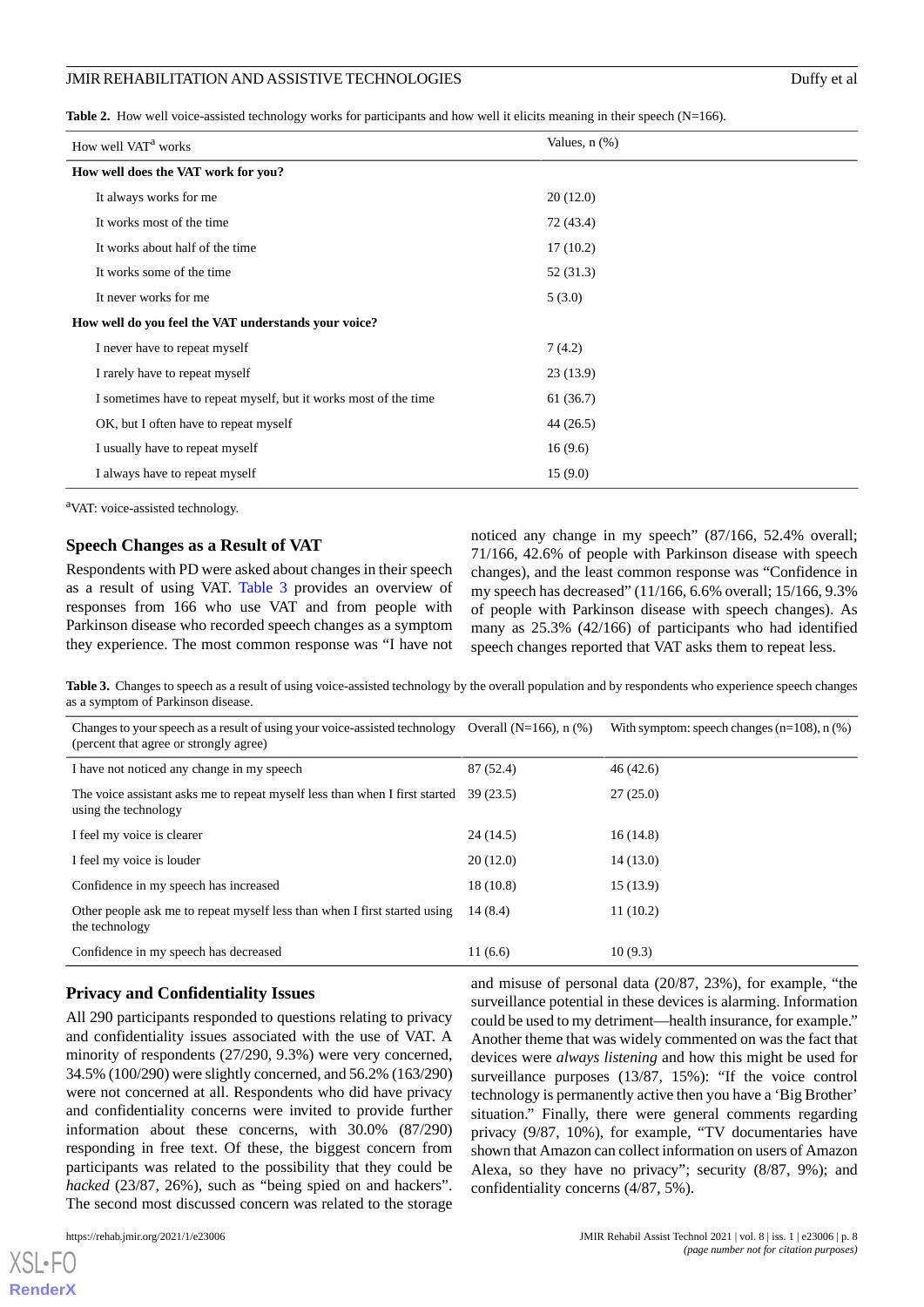In summary, 71% (205/290) of participants owned VAT, and 166 of them used their VAT device; of these 290 participants, 52 (31%) reported using VAT to help with their PD. Of the 166 participants, 54.8% (91) never or only sometimes had to repeat themselves when using VAT. When asked about speech changes since using VAT, as many as 25.0% (27/108) noticed that VAT asked them to repeat less when compared with when they started using it, and 14.8% (16/108) noticed that their speech was clearer. Of the 290 respondents, 90.7% (n=263) were not concerned or only slightly concerned about privacy and confidentiality.

# *Discussion*

# **Principal Findings**

The purpose of this study was to understand the attitudes and experiences of people with Parkinson disease toward VAT and to investigate their digital capabilities. Specifically, we were interested in any reported changes to speech and language through the use of VAT. We found that most respondents reported changes in their speech or voice because of PD, with almost 80% indicating this symptom. Interestingly, a large proportion (71%) of participants owned VAT, with almost one-third using VAT to help with PD symptoms. Of particular interest is that one-fourth of participants using VAT reported that it asks them to repeat less since they started using it.

The participants in this study could be considered representative of people with Parkinson disease, in agreement with other studies, by the proportion experiencing speech changes and the nature of their symptoms [\[11](#page-10-5)]. On average, they reported a moderate voice impairment as measured by the VHI [[29\]](#page-11-3), emphasizing the impact on the quality of life and supporting the need to explore solutions. The top-rated items in the VHI indicate issues with volume, clarity, and predictability of voice, all of which may be a challenge when communicating with VAT; however, recent studies have found that participants report putting in extra effort to optimize their speech when interacting with the device [\[24](#page-10-18),[26\]](#page-11-0). Future research is needed to fully explore the impact of VAT usage on speech in PD.

This survey explored digital skills and capabilities and found that most respondents were capable of completing most of the basic digital skills. The task that the least respondents indicated they could complete was creating something new from existing web-based images, music, or video. Nevertheless, a task of this nature is beyond the complexity of the VAT interaction. Overall, this level of basic digital skills, technology familiarity, usage, and ownership indicate a community in which the majority are actively embracing technology. Similarly, high rates of ownership and adoption of technology with older adults were found in a recent study [[33\]](#page-11-7). This is a welcome result for technology developers, as this ultimately reduces the barriers to uptake of novel solutions for the Parkinson community, which our findings have indicated as digitally capable.

The results of this survey provide a positive outlook toward the knowledge and experience of existing VAT, with a high level of ownership and usage, showing a readiness to engage with new technology. Similar findings were found in a study

 $XS$  $\cdot$ FC **[RenderX](http://www.renderx.com/)** exploring the IoT for support in people with Parkinson disease [[26\]](#page-11-0). The accessibility features of voice activation for individuals who may be experiencing manual dexterity difficulties could contribute to this positive attitude among people with Parkinson disease [[26\]](#page-11-0). However, we need to be cautious in our interpretation, as this self-selecting group may have responded because of their familiarity with VAT.

Respondents were asked how they obtained their VAT. A small proportion (2.9%) of respondents indicated that they were recommended by a health care professional, suggesting that an increased evidence base with regard to the potential benefits of VAT for people with Parkinson disease, combined with closer communication with health care professionals, may be required. Future research should consider the current knowledge and experience of speech and language therapists using VAT.

Almost one-third of our participants used VAT to help with their PD symptoms. A small number of studies reported that VAT helped them to successfully practice their speech by concentrating on increasing their volume or clarity as to be understood by the device, which is similar to findings from other recent papers [[24-](#page-10-18)[26](#page-11-0)]. It is important to recognize that there may be a misconception that VAT is not an option for people with Parkinson disease who experience speech changes, yet VAT offers some participants the encouragement to speak slower and louder. Perhaps, the opportunity for unlimited attempts, with clear indicators of success and the absence of frustration from a communication partner, makes this technology an attractive option. Such preliminary positive findings indicate the need for further research into how VAT can work for people with speech difficulties, as well as support and perhaps improve speech difficulties in people with Parkinson disease.

Participants using VAT were asked about speech changes as a result of using this technology. One-fourth of the respondents experiencing speech changes noted that the VAT asked them to repeat themselves less than when they began using the technology. This suggests that out-of-the-box VAT use may actually improve speech. Although we need to be cautious in this interpretation, it is possible that there are other reasons for being asked to repeat less: increased familiarity with the technology, increased awareness of the most reliable voice commands, and the VAT can improve voice recognition rather than speech improvement. This finding warrants further research.

One note of caution is that a few respondents with speech changes indicated a decrease in confidence in their speech since using VAT. It is not certain that this decline in confidence is a direct result of VAT rather than a progression of PD. However, this result highlights the possibility that repeated unsuccessful engagement with VAT may be detrimental to confidence and that use by people with Parkinson disease should be monitored, particularly in the early stages of use. Coyne et al [[24\]](#page-10-18) found that users were frustrated when VAT did not understand their voice because of speech impairments. Future work should ensure that speech recognition can be as accurate as possible for individual speakers with speech impairments to ensure that their confidence is strengthened and not eroded.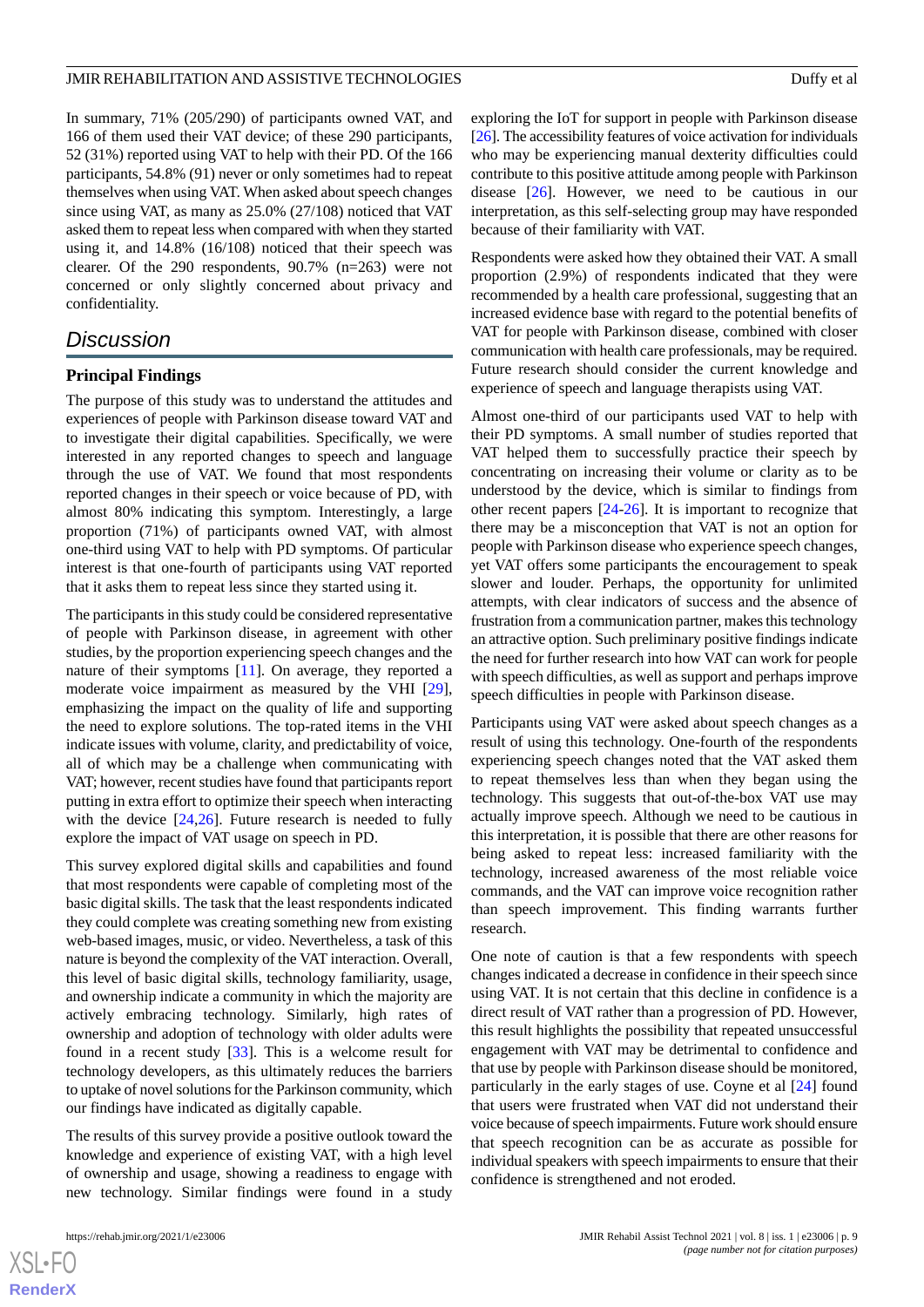Nevertheless, a notable portion of respondents with speech changes indicated that they felt their voice was clearer (16/108, 14.8%) and louder (14/108, 13.0%), that their confidence in speech had increased (15/108, 13.9%), and that other people ask them to repeat themselves less than when they started using the technology (11/108, 10.2%). Although these changes were noticed by a minority of respondents, they do provide some promise that VAT may provide therapeutic benefit to people with Parkinson disease. It is interesting to consider the possibility that speech improvements reported by participants were experienced beyond the voice interaction with VAT. It is widely recognized that there are problems for people with Parkinson disease with maintenance and generalization of speech improvements from therapy tasks into everyday contexts [[34\]](#page-11-8). The potential for VAT to improve social participation warrants further investigation.

Privacy and confidentiality concerns with VAT are a current topic of significant discussion within the media and academia [[35\]](#page-11-9). The results from our survey indicate that the majority of respondents were not seriously concerned about privacy and confidentiality. However, more than one-third of respondents did have slight concerns, and 9.3% were very concerned. Specific concerns were around the potential for hacking, misuse of personal data, and surveillance potential. This prevalence of concern is similar to that found in another study, in which 7% of participants reported privacy concerns as a reason for not using such devices and concluded that these concerns influence the likelihood of using the device and trust in commercial companies [[36\]](#page-11-10). Interestingly, research has found that individuals might be more likely to share data for the benefit of their care and others [\[26](#page-11-0),[37\]](#page-11-11). To maximize the uptake of these technologies and benefit from the immense potential offered to patients' health, further efforts must be made to reassure, promote clear privacy-friendly default settings in companies, and educate potential users about privacy and confidentiality concerns.

# **Limitations**

The survey was advertised and distributed electronically. Therefore, it is logical to assume that respondents primarily consisted of self-selecting people with Parkinson disease who are already actively engaging with technology. Nevertheless, this method of distribution facilitated the collection of a higher number of responses than would have otherwise been possible. Another potential limitation of this study is that it is possible that people with Parkinson disease who are familiar with VAT may have been more likely to engage with the survey than those who have no experience with VAT. This is a limitation of any survey that focuses on a particular subject.

# **Conclusions**

Many people with Parkinson disease recognize that they are experiencing voice and speech changes because of their condition. This group of participants reported some promising effects on their speech symptoms when using VAT; however, this needs further investigation. This is the first study to systematically explore the experiences of using VAT by people with speech difficulties. The next step will be to investigate speech and language therapists' current professional use of VAT and to consider their professional opinion of VAT as a potentially useful support for speech improvement. More research is needed to trial out-of-the-box VAT for speech and communication difficulties in people with Parkinson disease and explores the potential generalization effects that might occur in other nontechnology-mediated speaking contexts.

# **Acknowledgments**

Invest Northern Ireland is acknowledged for supporting this project under the Competence Centre Programs Grant RD0513853—Connected Health Innovation Centre. The authors also wish to acknowledge PPI facilitated by Parkinson's UK

# <span id="page-9-5"></span>**Conflicts of Interest**

None declared.

# <span id="page-9-0"></span>**Multimedia Appendix 1**

<span id="page-9-1"></span>Full survey. [[PDF File \(Adobe PDF File\), 180 KB](https://jmir.org/api/download?alt_name=rehab_v8i1e23006_app1.pdf&filename=718d9965a0d9bb5b85a9e4300ba64774.pdf)-[Multimedia Appendix 1\]](https://jmir.org/api/download?alt_name=rehab_v8i1e23006_app1.pdf&filename=718d9965a0d9bb5b85a9e4300ba64774.pdf)

# <span id="page-9-2"></span>**References**

- <span id="page-9-3"></span>1. Dorsey ER, Sherer T, Okun MS, Bloem BR. The Emerging Evidence of the Parkinson Pandemic. JPD 2018 Dec 18;8(s1):S3-S8. [doi: [10.3233/jpd-181474\]](http://dx.doi.org/10.3233/jpd-181474)
- <span id="page-9-4"></span>2. Parkinson's Disease: Hope Through Research. National Institute of Neurological Disorders and Stroke. URL: [https://www.](https://www.ninds.nih.gov/Disorders/Patient-Caregiver-Education/Hope-Through-Research/Parkinsons-Disease-Hope-Through-Research) [ninds.nih.gov/Disorders/Patient-Caregiver-Education/Hope-Through-Research/Parkinsons-Disease-Hope-Through-Research](https://www.ninds.nih.gov/Disorders/Patient-Caregiver-Education/Hope-Through-Research/Parkinsons-Disease-Hope-Through-Research)
- 3. Miller N. Communication changes in Parkinson's disease. Pract Neurol 2017 Jul 7;17(4):266-274. [doi: [10.1136/practneurol-2017-001635](http://dx.doi.org/10.1136/practneurol-2017-001635)]
- 4. Pinto S, Ozsancak C, Tripoliti E, Thobois S, Limousin-Dowsey P, Auzou P. Treatments for dysarthria in Parkinson's disease. Lancet Neurology 2004 Sep;3(9):547-556. [doi: [10.1016/s1474-4422\(04\)00854-3](http://dx.doi.org/10.1016/s1474-4422(04)00854-3)]
- 5. Schulz GM, Grant MK. Effects of speech therapy and pharmacologic and surgical treatments on voice and speech in parkinson's disease. Journal of Communication Disorders 2000 Jan;33(1):59-88. [doi: [10.1016/s0021-9924\(99\)00025-8](http://dx.doi.org/10.1016/s0021-9924(99)00025-8)] [Medline: **PMID**: 10665513]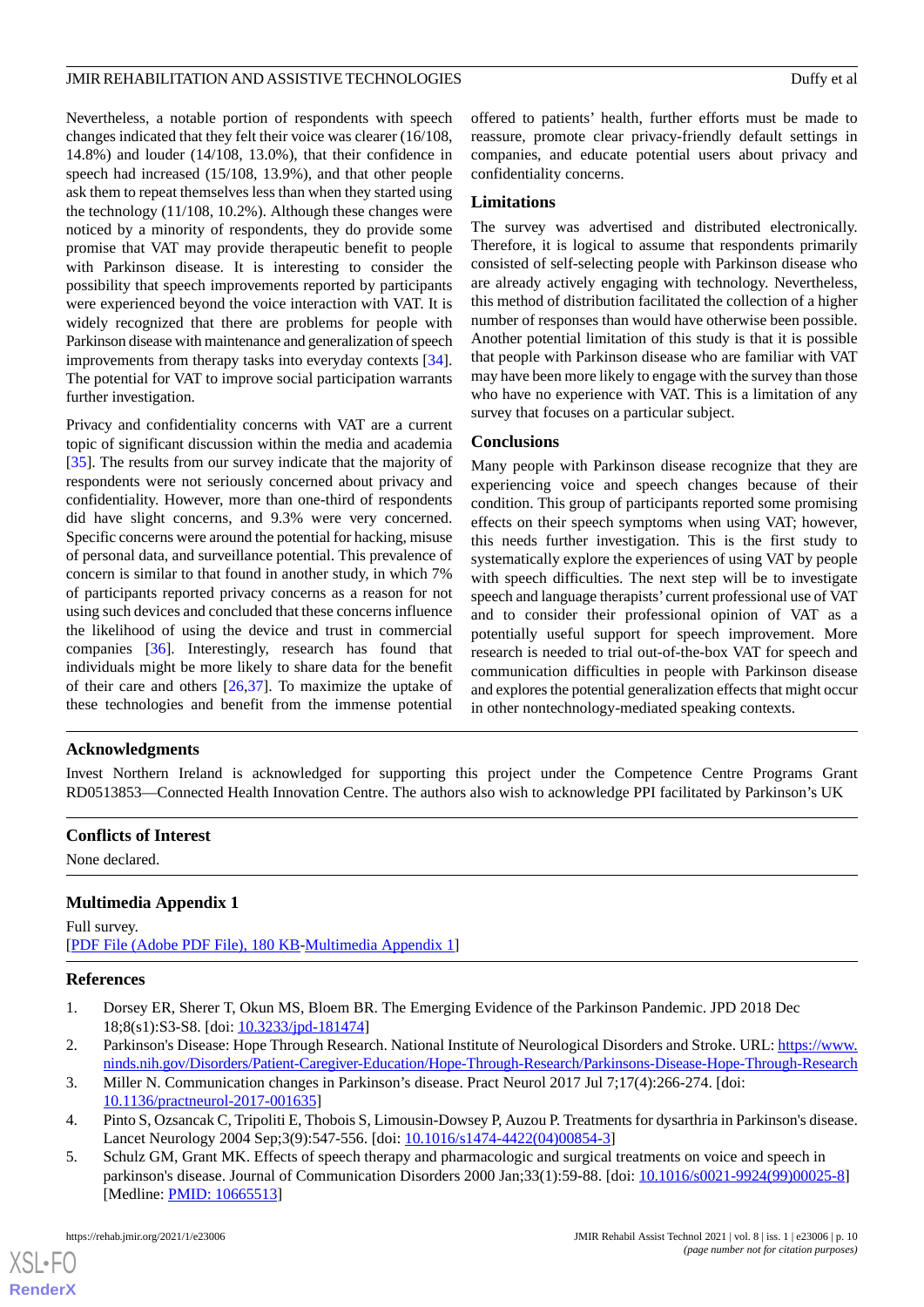- <span id="page-10-0"></span>6. Darley FL, Aronson AE, Brown JR. Differential diagnostic patterns of dysarthria. J Speech Hear Res 1969 Jun;12(2):246-269. [doi: [10.1044/jshr.1202.246\]](http://dx.doi.org/10.1044/jshr.1202.246) [Medline: [5808852](http://www.ncbi.nlm.nih.gov/entrez/query.fcgi?cmd=Retrieve&db=PubMed&list_uids=5808852&dopt=Abstract)]
- <span id="page-10-1"></span>7. Clark JP, Adams SG, Dykstra AD, Moodie S, Jog M. Loudness perception and speech intensity control in Parkinson's disease. J Commun Disord 2014 Sep;51:1-12. [doi: [10.1016/j.jcomdis.2014.08.001\]](http://dx.doi.org/10.1016/j.jcomdis.2014.08.001) [Medline: [25194745](http://www.ncbi.nlm.nih.gov/entrez/query.fcgi?cmd=Retrieve&db=PubMed&list_uids=25194745&dopt=Abstract)]
- <span id="page-10-3"></span><span id="page-10-2"></span>8. Miller N. Speech, voice and language in Parkinson's disease: changes and interventions. Neurodegenerative Disease Management 2012 Jun;2(3):279-289. [doi: [10.2217/nmt.12.15](http://dx.doi.org/10.2217/nmt.12.15)]
- 9. Miller N, Noble E, Jones D, Deane K, Gibb C. Survey of speech and language therapy provision for people with Parkinson's disease in the United Kingdom: patients' and carers' perspectives. Int J Lang Commun Disord 2011;46(2):179-188. [doi: [10.3109/13682822.2010.484850\]](http://dx.doi.org/10.3109/13682822.2010.484850) [Medline: [21401816\]](http://www.ncbi.nlm.nih.gov/entrez/query.fcgi?cmd=Retrieve&db=PubMed&list_uids=21401816&dopt=Abstract)
- <span id="page-10-5"></span><span id="page-10-4"></span>10. Swales M, Theodoros D, Hill A, Russell T. Communication and swallowing changes, everyday impacts and access to speech-language pathology services for people with Parkinson's disease: An Australian survey. Int J Speech Lang Pathol 2020 Apr 03:1-13. [doi: [10.1080/17549507.2020.1739332\]](http://dx.doi.org/10.1080/17549507.2020.1739332) [Medline: [32245329\]](http://www.ncbi.nlm.nih.gov/entrez/query.fcgi?cmd=Retrieve&db=PubMed&list_uids=32245329&dopt=Abstract)
- <span id="page-10-6"></span>11. Miller N, Allcock L, Jones D, Noble E, Hildreth AJ, Burn DJ. Prevalence and pattern of perceived intelligibility changes in Parkinson's disease. J Neurol Neurosurg Psychiatry 2007 Nov 01;78(11):1188-1190 [\[FREE Full text](http://europepmc.org/abstract/MED/17400592)] [doi: [10.1136/jnnp.2006.110171\]](http://dx.doi.org/10.1136/jnnp.2006.110171) [Medline: [17400592](http://www.ncbi.nlm.nih.gov/entrez/query.fcgi?cmd=Retrieve&db=PubMed&list_uids=17400592&dopt=Abstract)]
- <span id="page-10-7"></span>12. Theodoros D, Hill A, Russell T. Clinical and Quality of Life Outcomes of Speech Treatment for Parkinson's Disease Delivered to the Home Via Telerehabilitation: A Noninferiority Randomized Controlled Trial. Am J Speech Lang Pathol 2016 May;25(2):214-232. [doi: [10.1044/2015\\_ajslp-15-0005](http://dx.doi.org/10.1044/2015_ajslp-15-0005)]
- <span id="page-10-8"></span>13. Yorkston K, Baylor C, Britton D. Speech Versus Speaking: The Experiences of People With Parkinson's Disease and Implications for Intervention. Am J Speech Lang Pathol 2017 Jun 22;26(2S):561-568. [doi: [10.1044/2017\\_ajslp-16-0087](http://dx.doi.org/10.1044/2017_ajslp-16-0087)]
- <span id="page-10-9"></span>14. Krause M, Smeddinck J, Meyer R. A digital game to support voice treatment for parkinson's disease. CHI '13 Extended Abstracts on Human Factors in Computing Systems; Apr 2013:27-450. [doi: [10.1145/2468356.2468435\]](http://dx.doi.org/10.1145/2468356.2468435)
- <span id="page-10-10"></span>15. McNaney R, Othman M, Richardson D, Dunphy P, Amaral T, Miller N, et al. Speeching: Mobile Crowdsourced Speech Assessment to Support Self-Monitoring and Management for People with Parkinson's. In: CHI '16: Proceedings of the 2016 CHI Conference on Human Factors in Computing Systems. 2016 May Presented at: CHI Conference on human factors in computing systems; May 7, 2016; San Jose, CA p. 4464-4476 URL:<https://tinyurl.com/4mx3bgnv> [doi: [10.1145/2858036.2858321](http://dx.doi.org/10.1145/2858036.2858321)]
- <span id="page-10-11"></span>16. McNaney R, Poliakov I, Vines J, Balaam M, Zhang P, Olivier P. LApp. Proceedings of the 33rd Annual ACM Conference on human factors in computing systems. In: Proceedings of the 33rd annual ACM conference on Human Factors in Computing Systems. 2015 Apr 18 Presented at: Proceedings of the 33rd Annual ACM Conference on human factors in computing systems; Apr 18, 2015; Crossings, Seoul, Korea p. 497-500 URL: <https://dl.acm.org/doi/abs/10.1145/2702123.2702292> [doi: [10.1145/2702123.2702292\]](http://dx.doi.org/10.1145/2702123.2702292)
- <span id="page-10-12"></span>17. McNaney R, Vines J, Roggen D, Balaam M, Zhang P, Poliakov I, et al. Exploring the acceptability of google glass as an everyday assistive device for people with parkinson's. In: CHI '14: Proceedings of the SIGCHI Conference on Human Factors in Computing Systems. 2014 Apr Presented at: Proceedings of the SIGCHI Conference on human factors in computing systems; Apr 26, 2014; Toronto, ON, Canada p. 2551-2554 URL: [https://dl.acm.org/doi/abs/10.1145/2556288.](https://dl.acm.org/doi/abs/10.1145/2556288.2557092) [2557092](https://dl.acm.org/doi/abs/10.1145/2556288.2557092) [doi: [10.1145/2556288.2557092](http://dx.doi.org/10.1145/2556288.2557092)]
- <span id="page-10-14"></span><span id="page-10-13"></span>18. Hoy MB. Alexa, Siri, Cortana, and More: An Introduction to Voice Assistants. Medical Reference Services Quarterly 2018 Jan 12;37(1):81-88. [doi: [10.1080/02763869.2018.1404391\]](http://dx.doi.org/10.1080/02763869.2018.1404391)
- <span id="page-10-16"></span><span id="page-10-15"></span>19. Centre for Data Ethics Innovation. Smart speakers and voice assistants: snapshot paper. Gov.uk. 2019. URL: [https://tinyurl.](https://tinyurl.com/82nk5vyz) [com/82nk5vyz](https://tinyurl.com/82nk5vyz) [accessed 2021-02-01]
- 20. Voicebot. Voice assistant consumer adoption report. Voicebot. 2018 Nov. URL: [https://voicebot.ai/wp-content/uploads/](https://voicebot.ai/wp-content/uploads/2018/11/voice-assistant-consumer-adoption-report-2018-voicebot.pdf) [2018/11/voice-assistant-consumer-adoption-report-2018-voicebot.pdf](https://voicebot.ai/wp-content/uploads/2018/11/voice-assistant-consumer-adoption-report-2018-voicebot.pdf) [accessed 2021-02-01]
- <span id="page-10-17"></span>21. Kinsella B, Mutchler A. Smart speaker consumer adoption report. Voicebot. 2019 Mar. URL: [https://voicebot.ai/wp-content/](https://voicebot.ai/wp-content/uploads/2019/03/smart_speaker_consumer_adoption_report_2019.pdf) [uploads/2019/03/smart\\_speaker\\_consumer\\_adoption\\_report\\_2019.pdf](https://voicebot.ai/wp-content/uploads/2019/03/smart_speaker_consumer_adoption_report_2019.pdf) [accessed 2021-02-02]
- 22. Kowalski J, Jaskulska A, Skorupska K, Abramczuk K, Biele C, Kopec W, et al. Older Adults and Voice Interaction. In: CHI EA '19: Extended Abstracts of the 2019 CHI Conference on Human Factors in Computing Systems. 2019 May Presented at: CHI Conference on human factors in computing systems; May 2, 2019; Glasgow, Scotland p. 1-6 URL: [https://dl.acm.org/](https://dl.acm.org/doi/10.1145/3290607.3312973) [doi/10.1145/3290607.3312973](https://dl.acm.org/doi/10.1145/3290607.3312973) [doi: [10.1145/3290607.3312973\]](http://dx.doi.org/10.1145/3290607.3312973)
- <span id="page-10-19"></span><span id="page-10-18"></span>23. Derboven J, Huyghe J, De Groof D. Designing voice interaction for people with physical and speech impairments. In: NordiCHI '14: Proceedings of the 8th Nordic Conference on Human-Computer Interaction: Fun, Fast, Foundational. 2014 Oct Presented at: Proceedings of the 8th Nordic Conference on human-computer interaction; Oct 26, 2014; Helsinki, Finland p. 217-226 URL: <https://dl.acm.org/doi/10.1145/2639189.2639252> [doi: [10.1145/2639189.2639252\]](http://dx.doi.org/10.1145/2639189.2639252)
- 24. Coyne M, Thomas C, Collimore A, Franzese C, Hwang C. Early User Centered Insights on Voice Integrated Technologies Through Retrospective Analysis. In: IProc. 2017 Sep 22 Presented at: Connected Health Conference; 2017; Boston p. 1-2 URL: <https://www.iproc.org/2017/1/e49/> [doi: [10.2196/iproc.8576](http://dx.doi.org/10.2196/iproc.8576)]
- 25. Pradhan A, Mehta K, Findlater L. Accessibility Came by Accident. In: Proceedings of the 2018 CHI Conference on human factors in computing systems. 2018 Apr 21 Presented at: Proceedings of the 2018 CHI Conference on human factors in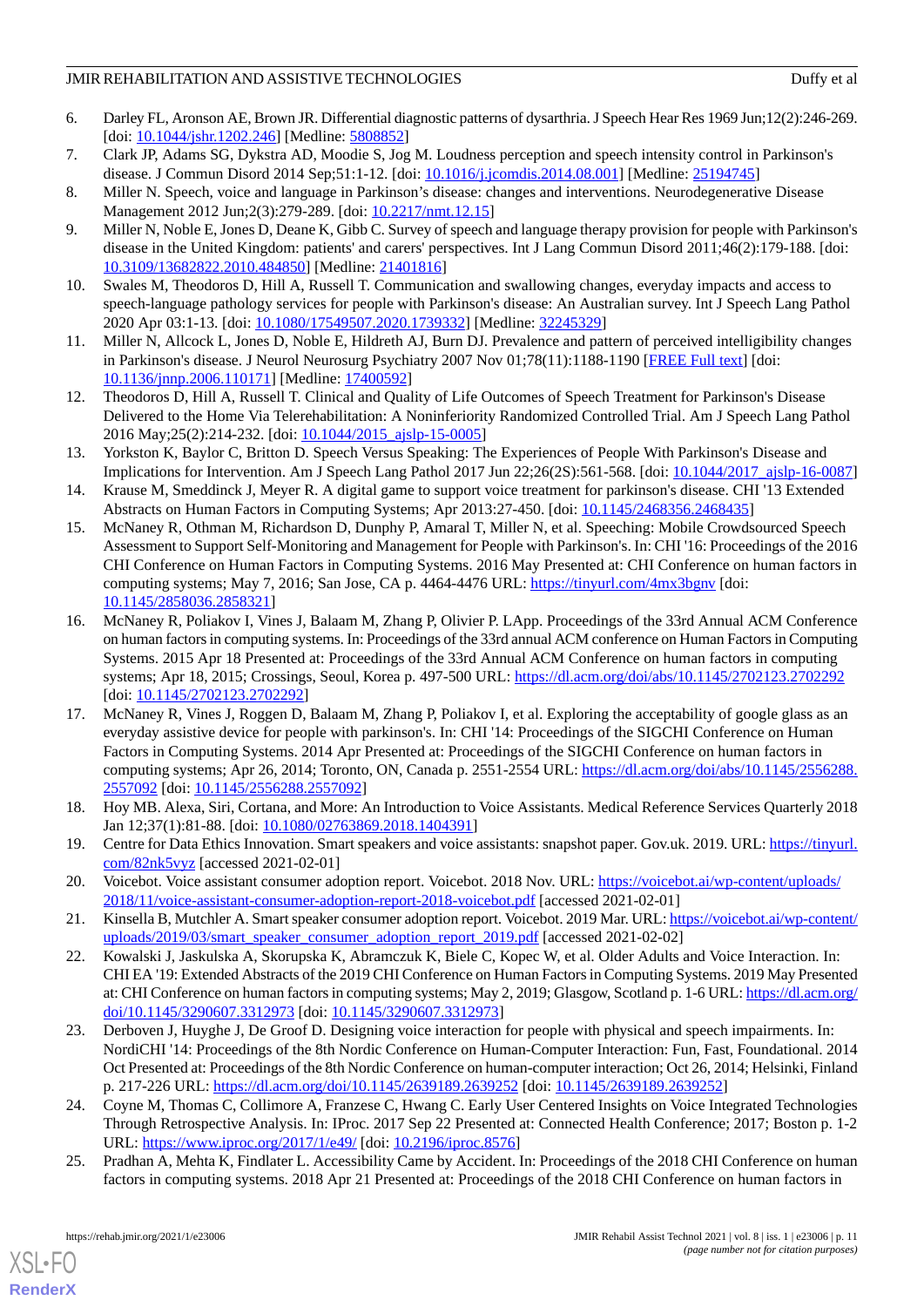computing systems; Apr 21, 2018; Montréal, QC, Canada p. 1-13 URL:<https://dl.acm.org/doi/10.1145/3173574.3174033> [doi: [10.1145/3173574.3174033\]](http://dx.doi.org/10.1145/3173574.3174033)

- <span id="page-11-0"></span>26. McNaney R, Tsekleves J, Synnott J. Future Opportunities for IoT to Support People with Parkinson's. In: CHI '20: Proceedings of the 2020 CHI Conference on Human Factors in Computing Systems. 2020 Apr Presented at: CHI Conference on Human Factors in Computing Systems; 2020; Honolulu, HI, USA p. 1-15 URL:<https://dl.acm.org/doi/abs/10.1145/3313831.3376871> [doi: [10.1145/3313831.3376871\]](http://dx.doi.org/10.1145/3313831.3376871)
- <span id="page-11-2"></span><span id="page-11-1"></span>27. Ballati F, Corno F, De Russis L. "Hey Siri, do you understand me?": Virtual Assistants and Dysarthria. Intelligence Environments. 2018. URL: <http://ebooks.iospress.nl/volumearticle/49411> [accessed 2021-02-02]
- <span id="page-11-3"></span>28. Rudzicz F, Namasivayam AK, Wolff T. The TORGO database of acoustic and articulatory speech from speakers with dysarthria. Lang Resources & Evaluation 2011 Mar 26;46(4):523-541 [\[FREE Full text\]](https://www.researchgate.net/publication/225446742_The_TORGO_database_of_acoustic_and_articulatory_speech_from_speakers_with_dysarthria) [doi: [10.1007/s10579-011-9145-0](http://dx.doi.org/10.1007/s10579-011-9145-0)]
- <span id="page-11-4"></span>29. Jacobson B, Johnson A, Grywalski C, Silbergleit A, Jacobson G, Benninger M, et al. he Voice Handicap Index (VHI): Development and Validation. American Journal of Speech-Language Pathology 1997 Aug;6(3):66-70 [\[FREE Full text\]](https://pubs.asha.org/doi/10.1044/1058-0360.0603.66) [doi: [10.1044/1058-0360.0603.66\]](http://dx.doi.org/10.1044/1058-0360.0603.66)
- <span id="page-11-5"></span>30. Lloyds B. UK consumer digital index 2018. Lloyds Bank UK Consumer Digital Index. 2018. URL: [https://www.](https://www.lloydsbank.com/assets/media/pdfs/banking_with_us/whats-happening/LB-Consumer-Digital-Index-2018-Report.pdf) [lloydsbank.com/assets/media/pdfs/banking\\_with\\_us/whats-happening/LB-Consumer-Digital-Index-2018-Report.pdf](https://www.lloydsbank.com/assets/media/pdfs/banking_with_us/whats-happening/LB-Consumer-Digital-Index-2018-Report.pdf) [accessed 2021-02-02]
- <span id="page-11-6"></span>31. IBM. IBM SPSS Statistics for Windows. Windows. 2017. URL:<https://www.ibm.com/uk-en/analytics/spss-statistics-software> [accessed 2021-02-02]
- <span id="page-11-7"></span>32. Stemler S. An overview of content analysis. Practical Assessment, Research, and Evaluation 2000;7:1-6 [\[FREE Full text\]](https://scholarworks.umass.edu/pare/vol7/iss1/17/) [doi: [10.1002/9781118900772.etrds0053](http://dx.doi.org/10.1002/9781118900772.etrds0053)]
- <span id="page-11-9"></span><span id="page-11-8"></span>33. Arthanat S, Chang H, Wilcox J. Determinants of information communication and smart home automation technology adoption for aging-in-place. JET 2020 May 02;14(2):73-86 [\[FREE Full text\]](https://www.semanticscholar.org/paper/Determinants-of-information-communication-and-smart-Arthanat-Chang/1216b2b3e2fae3cb8606acf7dfc9af4c840f4c39) [doi: [10.1108/jet-11-2019-0050](http://dx.doi.org/10.1108/jet-11-2019-0050)]
- 34. Gillivan-Murphy P, Miller N, Carding P. Voice treatment in Parkinson?s disease: patient perspectives. Research and Reviews in Parkinsonism 2019 Jul 03;9:29-42 [[FREE Full text](https://www.dovepress.com/voice-treatment-in-parkinsonrsquos-disease-patient-perspectives-peer-reviewed-article-JPRLS)] [doi: [10.2147/jprls.s180183](http://dx.doi.org/10.2147/jprls.s180183)]
- <span id="page-11-10"></span>35. Lau J, Zimmerman B, Schaub F. Alexa, Are You Listening? Privacy Perceptions, Concerns and Privacy-seeking Behaviors with Smart Speakers. In: Proc. ACM Hum.-Comput. Interact. 2018 Nov Presented at: Proceedings of the ACM on Human-Computer Interaction; ;2(CSCW); 2018; New York p. 1-31 URL: <https://dl.acm.org/doi/10.1145/3274371> [doi: [10.1145/3274371\]](http://dx.doi.org/10.1145/3274371)
- <span id="page-11-11"></span>36. Liao Y, Vitak J, Kumar P, Zimmer M, Kritikos K. Understanding the Role of Privacy and Trust in Intelligent Personal Assistant Adoption. Springer International Publishing 2019:1-12 [\[FREE Full text\]](https://pearl.umd.edu/wp-content/uploads/2019/01/Liao_etal-2019-iconference.pdf) [doi: [10.1007/978-3-030-15742-5\\_9](http://dx.doi.org/10.1007/978-3-030-15742-5_9)]
- 37. Badawi HF, El Saddick A. Biofeedback in Healthcare: state of the art and meta review. In: El Saddick A, Hossain MS, Kantarci B, editors. Connected Health in Smart Cities. Cham, UK: Springer; 2020:113-142.

# **Abbreviations**

**IoT:** internet of things **LSVT:** Lee Silverman voice treatment **PD:** Parkinson disease **PPI:** patient and public involvement **SLT:** speech and language therapy **TV:** television **VAT:** voice-assisted technology **VHI:** Voice Handicap Index

*Edited by G Eysenbach; submitted 05.08.20; peer-reviewed by L Alhajri, E Bellei; comments to author 04.10.20; revised version received 18.10.20; accepted 17.01.21; published 11.03.21*

*Please cite as:*

*Duffy O, Synnott J, McNaney R, Brito Zambrano P, Kernohan WG Attitudes Toward the Use of Voice-Assisted Technologies Among People With Parkinson Disease: Findings From a Web-Based Survey JMIR Rehabil Assist Technol 2021;8(1):e23006 URL: <https://rehab.jmir.org/2021/1/e23006> doi: [10.2196/23006](http://dx.doi.org/10.2196/23006) PMID: [33704072](http://www.ncbi.nlm.nih.gov/entrez/query.fcgi?cmd=Retrieve&db=PubMed&list_uids=33704072&dopt=Abstract)*

©Orla Duffy, Jonathan Synnott, Roisin McNaney, Paola Brito Zambrano, W George Kernohan. Originally published in JMIR Rehabilitation and Assistive Technology (http://rehab.jmir.org), 11.03.2021. This is an open-access article distributed under the